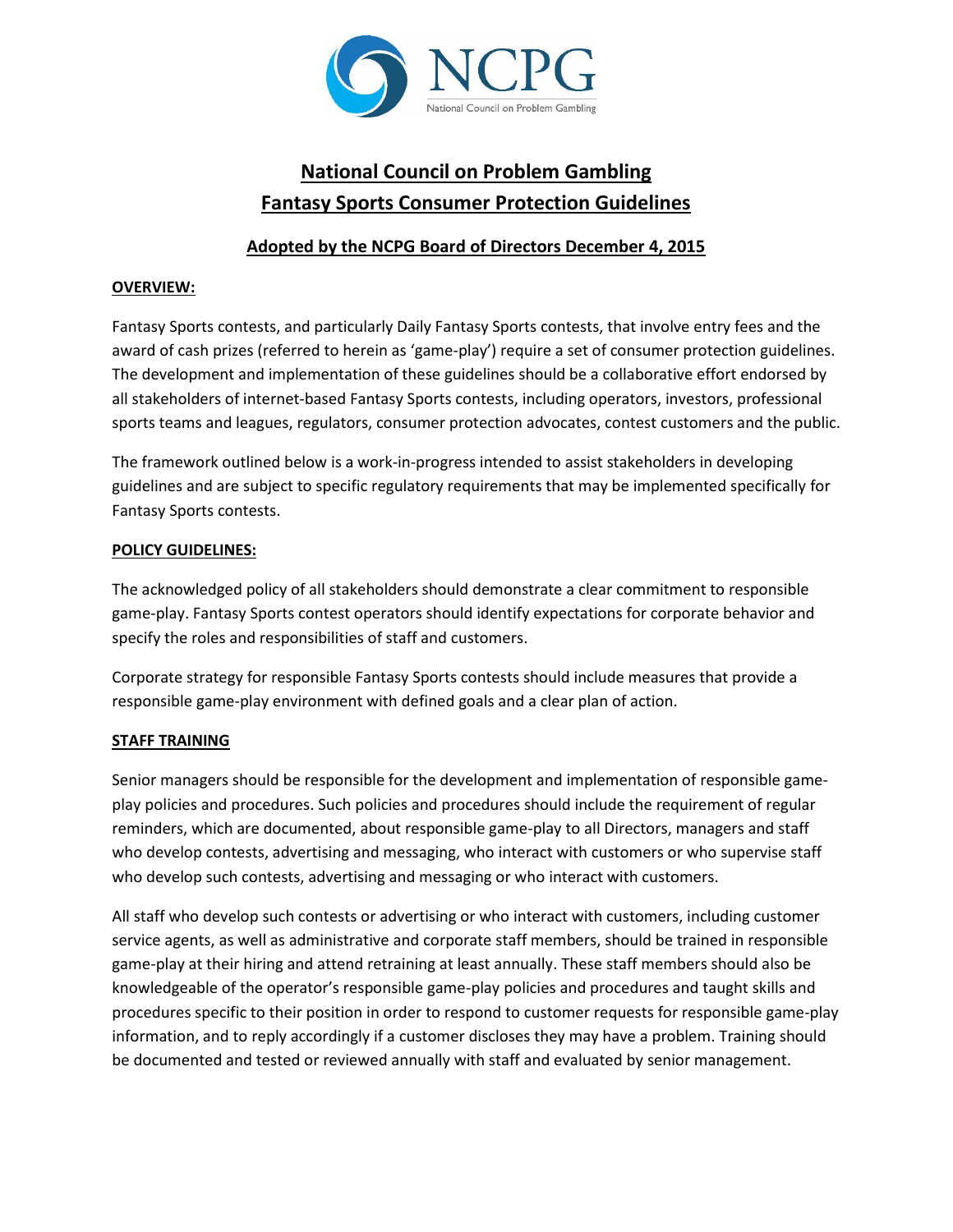#### **INFORMED DECISION MAKING**

The operator's website should provide a variety of information and tools to assist customers in making informed decisions about their participation in Fantasy Sports contests, including information that could assist customers in determining risks, including, but not limited to, financial risks, as well as frequency and volume of participation. The responsible game-play information and tools should include, but not be limited to:

- Practical tips on how to determine and participate within time, frequency and financial limits
- Information on rules and anticipated payouts of specific contests
- Preventing participation by individuals under the age of 18 years of age (or the specific age for participation determined by state regulations)
- Tools that permit customers to set time, frequency and financial limits, timeouts and selfexclusion
- Risks associated with participating in Fantasy Sports contests, particularly contests that involve the risking of money
- Signs and symptoms of problems and addictions related to Fantasy Sports contest participation
- Self-exclusion
- Where to seek help if the customer develops a problem

Websites should include a hyperlink to at least one consumer protection advocate/organization and at least one agency/organization dedicated to helping people with addictions. Regular testing for functionality should be conducted for all website hyperlinks to ensure the functionality is in place.

Customers should have convenient access to their play history including money spent, games played, previous line-ups and prizes awarded and provide the customer with the ability to clearly track their spending, including the ability to download such information. Customers should have access to their account details including all deposits amounts, withdrawal amounts and bonus information including how much is left on any pending bonus and how much has been released to the customer.

Customers should have the ability to receive live updates during game-play in their 'account balance' about money spent in 'completed buy-ins' and account balances in cash as well as the amount available (if any) of pending bonus. In addition 'pending buy-ins' should also be displayed for future contests/tournaments which have not yet locked (closed).

Customers should be encouraged to set daily, weekly or monthly financial deposit limits online via settings on the website or via telephone or online chat with an operator's customer service agent. Customers should be permitted to lower their account deposit limits at any time.

The setting of account deposit limits and lowering account deposit limits should be able to take effect immediately. Customers should also be able to request increases in or removal of their account deposit limits, after a cooling-off period.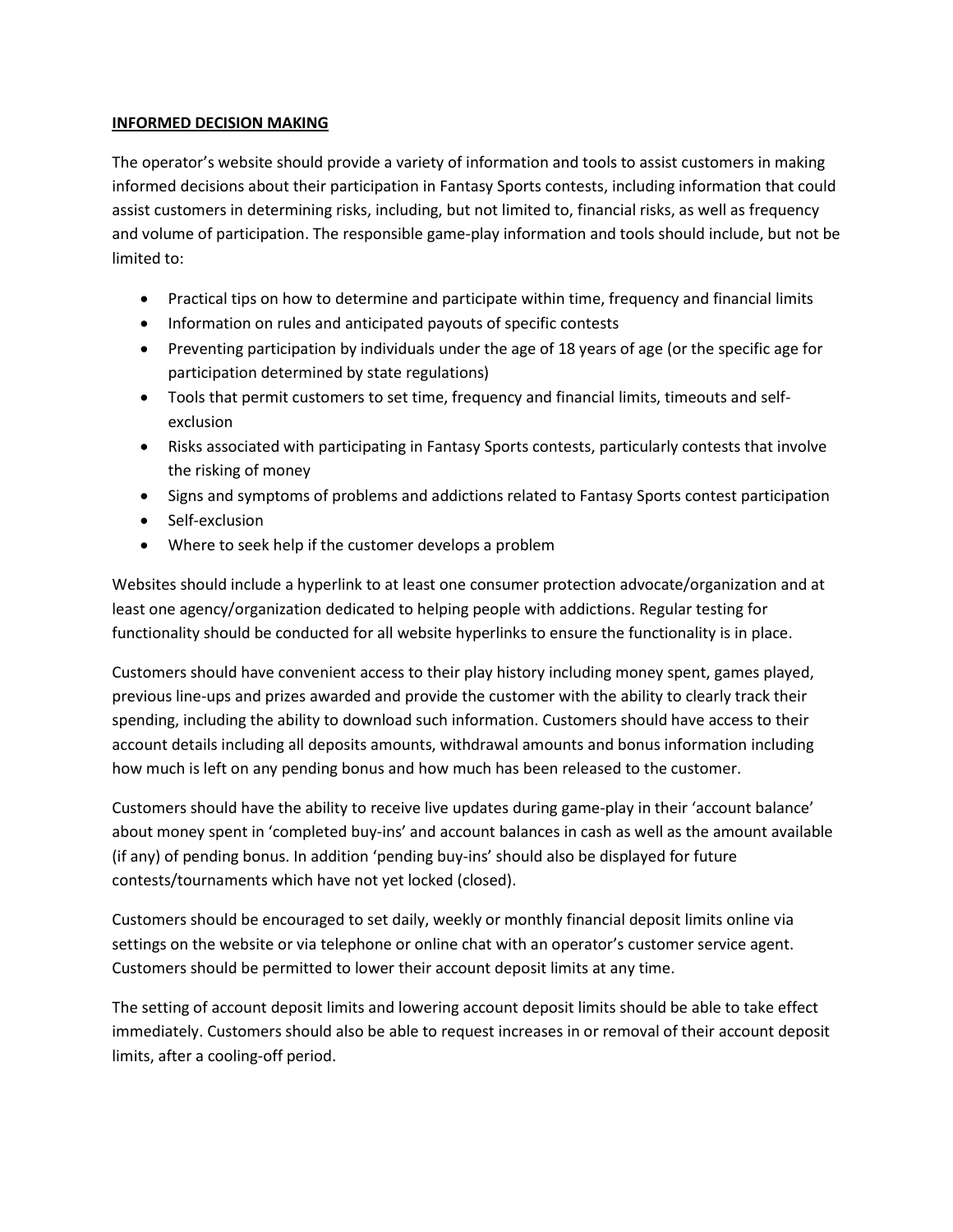#### **ASSISTING CUSTOMERS**

Clear policies should be in place for assessing and handling situations in which a customer indicates they are in distress or experiencing problems. Staff should be able to immediately freeze the account of customers under such circumstances.

Customer service agents should be knowledgeable about applicable helpline(s), setting account deposit limits, temporary and permanent self-exclusion, responsible game-play, rules and payout ratios, age limits and addiction resources and should be able to provide such information on request.

#### **TIMEOUTS**

Customers should have the option of setting time limits (timeouts). Timeouts are instant stops in participation in game-play that are at least 1 hour but less than 30 consecutive days.

#### **SELF-EXCLUSION**

Self-exclusion should be offered as a customer-initiated restriction on their ability to participate in game-play. It should be available on the website or via telephone or online chat with an operator's customer service agent.

Customers should be able to select the length of the self-exclusion. Self-exclusion, regardless of the length, should be irrevocable during the period specified. Self-exclusion should stay in effect until the customer completes a reinstatement process after the length selected.

Self-excluded customers should not receive direct marketing promotional materials.

Customers who self-exclude should, at the time of self-exclusion, receive information about available addiction resources (e.g., helpline number, counseling information, Gamblers Anonymous information).

Customers should, at the time of self-exclusion, receive clearly worded information that outlines the conditions of the self-exclusion. Customers should also receive the outline of the conditions of the selfexclusion by email following such request for self-exclusion, which includes:

- Length of self-exclusion
- The closure process for any accounts opened by the customer and restrictions on opening new accounts during the self-exclusion
- Requirements for reinstatement at the conclusion of the length selected for self-exclusion
- The manner in which reward points and remaining deposit account balances are handled
- Help access points should a problem exist

The customer's account should be closed or suspended during self-exclusion so that no account deposits or buy-ins can be made. Any new accounts detected following a customer's self-exclusion should be closed so that no account deposits or buy-ins can be made.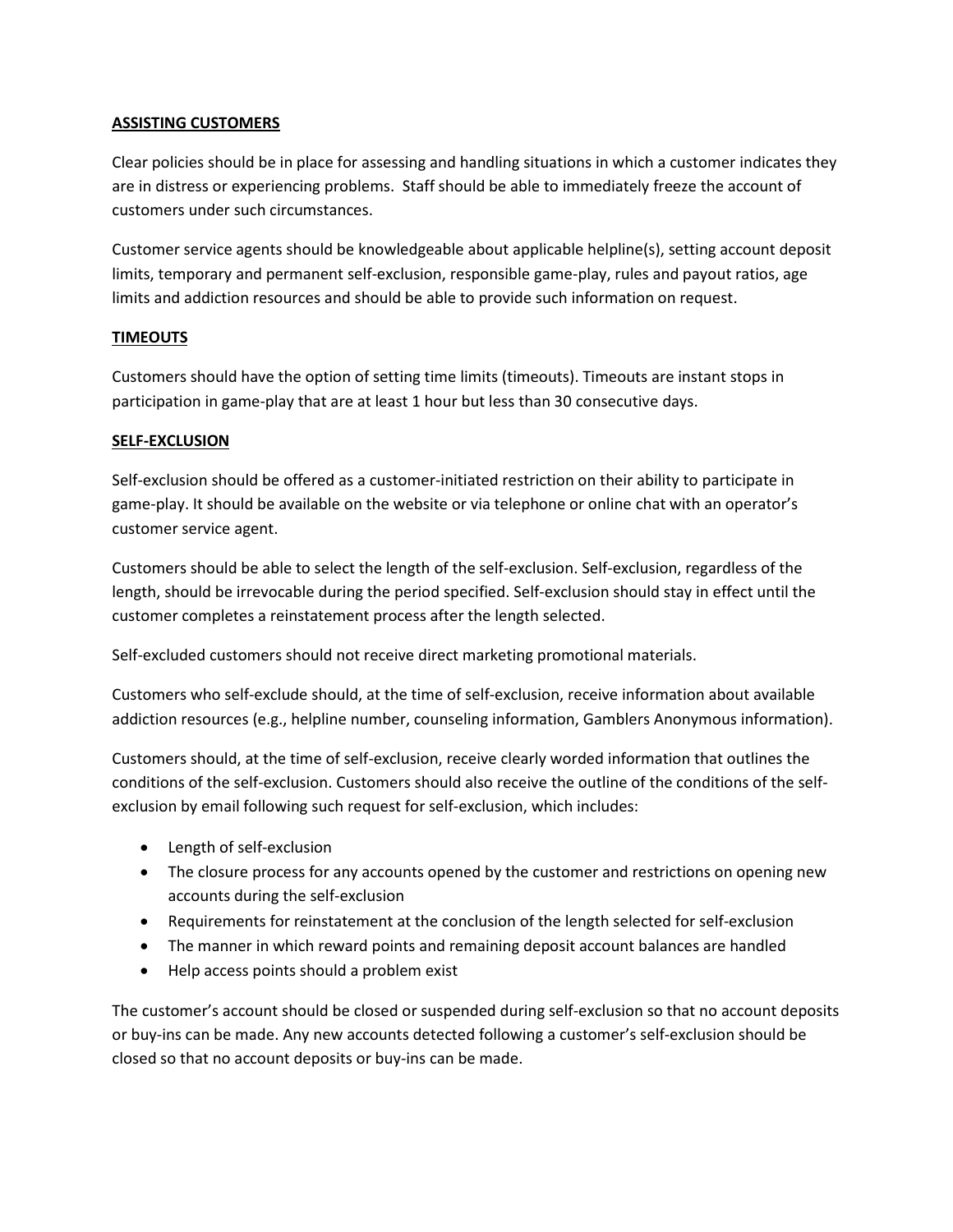There should be a process in place for customers to request reinstatement at the conclusion of the length selected for self-exclusion. Information on reinstatement requests and responsible game-play tools should be provided to the customer along with addiction resources (e.g. tips on determining risks, as well as frequency and volume of participation and encouragement to use the website's responsible game-play features).

For the self-exclusion process, websites should put in place technical and operational measures to verify the identification of the customer. Such identification verification measures should include requiring the website to use a reputable independent third party that is commonly in the business of verifying an individual's personal identity information online.

Customers should be able to renew or extend their self-exclusion by contacting a customer service agent by email, telephone or chat. Customers who renew or extend their self-exclusion should, at the time of renewal or extension, receive information about addiction resources.

## **ADVERTISING AND PROMOTION**

The operator should have a clearly articulated commitment to responsible advertising. Advertisements should not misrepresent the frequency or extent of winning or target people with game-play problems or minors and should include information on where to seek help if customers develop a problem. Advertising and promotions should not be included on any website pages that are geared toward responsible game-play.

Operators should provide "unsubscribe" functionality for customers to opt out of future direct marketing and promotional email messages.

# **FANTASY SPORTS CONTESTS AND WEBSITE FEATURES**

Fantasy Sports contests should always display the entry fee, net wins, and deposit account balances as cash.

The website should not allow customers to engage in game-play automatically using an auto play feature. The website should avoid reinforcing myths, particularly related to frequency or extent of winning.

Operators should not allow scripting which is the automatic entry to the maximum financial limit of unique line-ups in a contest.

All potential new contests and site technology should be reviewed for possible impacts on problematic game-play, utilizing a risk assessment protocol.

Customers should receive responsible game-play information during registration, agree to the terms before starting game-play and receive this information by email following registration. Terms should be provided to customers upon registration, including information about bonuses, account deposits and